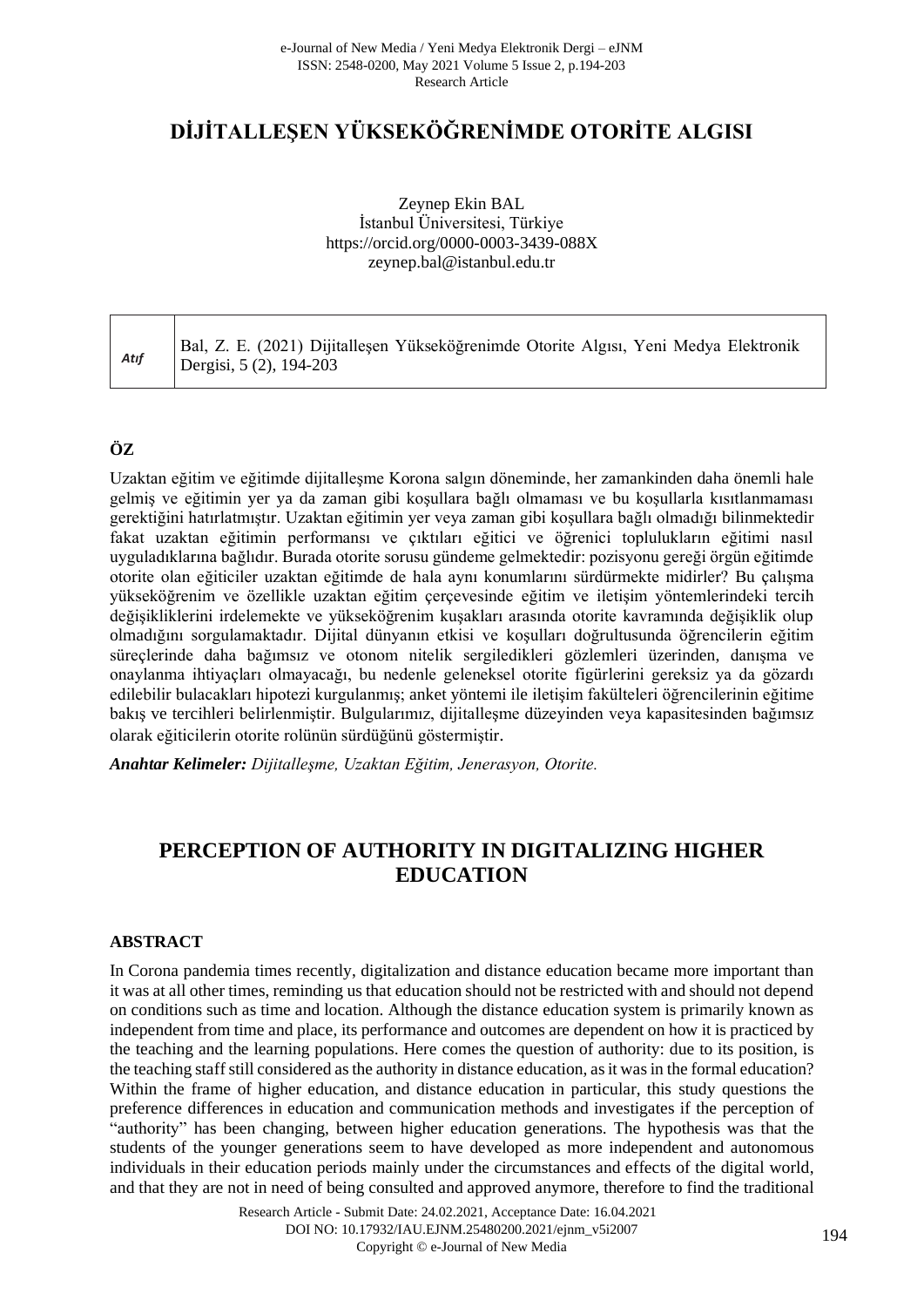authority figures as useless or at least negligible. A questionnaire was designed around the hypothesis and forwarded to the students of the Faculties of Communication in order to determine their approaches and preferences concerning their education. Our findings led us to conclude that the role of the scholars has not been minimized due to their digital literacy capacity and the authority role of the tutors is still continuing in the digitalization era.

*Keywords: Digitalization, Distance Education, Generation, Authority.*

### **INTRODUCTION**

The process of education needs different partners, namely the teaching and the learning populations. Naturally, the teaching staff belongs to the older generation and the learning side consists of the younger. Till recently, the prestigious job of teaching made the academic staff the primary authority in higher education. During the last 3-4 decades, the methods of education have changed very fast due to the technical developments worldwide, particularly in the digital area. The digital tools are used by millions for many everyday-life issues and therefore also for educative purposes. It is a globally known and accepted fact that consecutive generations have conflicts due to their developmental features and conditions. Adaptation to the digital world and tools have become a prominent marker of generation conflicts in our era, giving way to the use of terms such as digital-literate (younger generation) or digitalilliterate (generally the older generation). The academic staff in higher education is considered to belong to the X-generation born between 1965 and 1981, during the reconstruction of Europe after the war. After war children know that they should work for living and they recognize authority. The main characteristics of the X-generation are being categorically hard workers than the digital generations Y and Z, and being less rebellious compared to them. The higher education students belong categorically to the so called Y or Z generation. The Y generation specifically has the features of being digital literate and is considered to be not only independent but also intolerant of authoritarian personality while the Z generation is known as totally against authority and as 'ultimate rejecters' of authority figures. They are 'digital natives', lazy, narcissistic, spoilt and recorded as **"**me-me-me generation"**.** Both Y- and the Zgenerations are digital-literate and involved in technology in their everyday lives. They make their decisions on their own (Bal, 2017; Levickaite 2010; Prensky, 2010; McCrindle, 2010; URL-1).

# **AIMS AND METHODOLOGY**

The main hypothesis of the study was that the diversification of information resources along with the digitization process enhanced and quickened the access to information and therefore changed the dominant role of the traditional means of 'teacher' in the learning process, and 'parents' in the family, who had used to need to be approved by the older until being a mature adult. The assumption was that the context of teaching and teacher has changed, and the importance of both of them has dramatically declined. Then, it was investigated whether our new generation students grew as more autonomous individuals than their older generations.

The study was based on the assumption that distance education students were more competent in terms of digital literacy than formal education students, with reference to other studies. Generations X, Y and Z were defined by time and conditions and different environmental effects, and the questions were classified, considering that the learners and trainers were mainly from different generations. It was observed that the trainers were predominantly from X, the learners predominantly from Y and Z generations. Based on this observation, the hypotheses have been prepared to include generational differences, and the positive or negative effects of these differences have been investigated.

The question in this study was whether these so called Y and Z generations in Turkey have really broken up with the conventional ties both in the meaning of their use of technology, their preferences of technological devices and also in their interpersonal dynamics; or whether they were still waiting for being approved by the older generations, meaning their parents or teachers who were there to criticize them and shape their way of experiencing things.

Within the scope of the quantitative research method, a questionnaire (addendum 1) was applied and the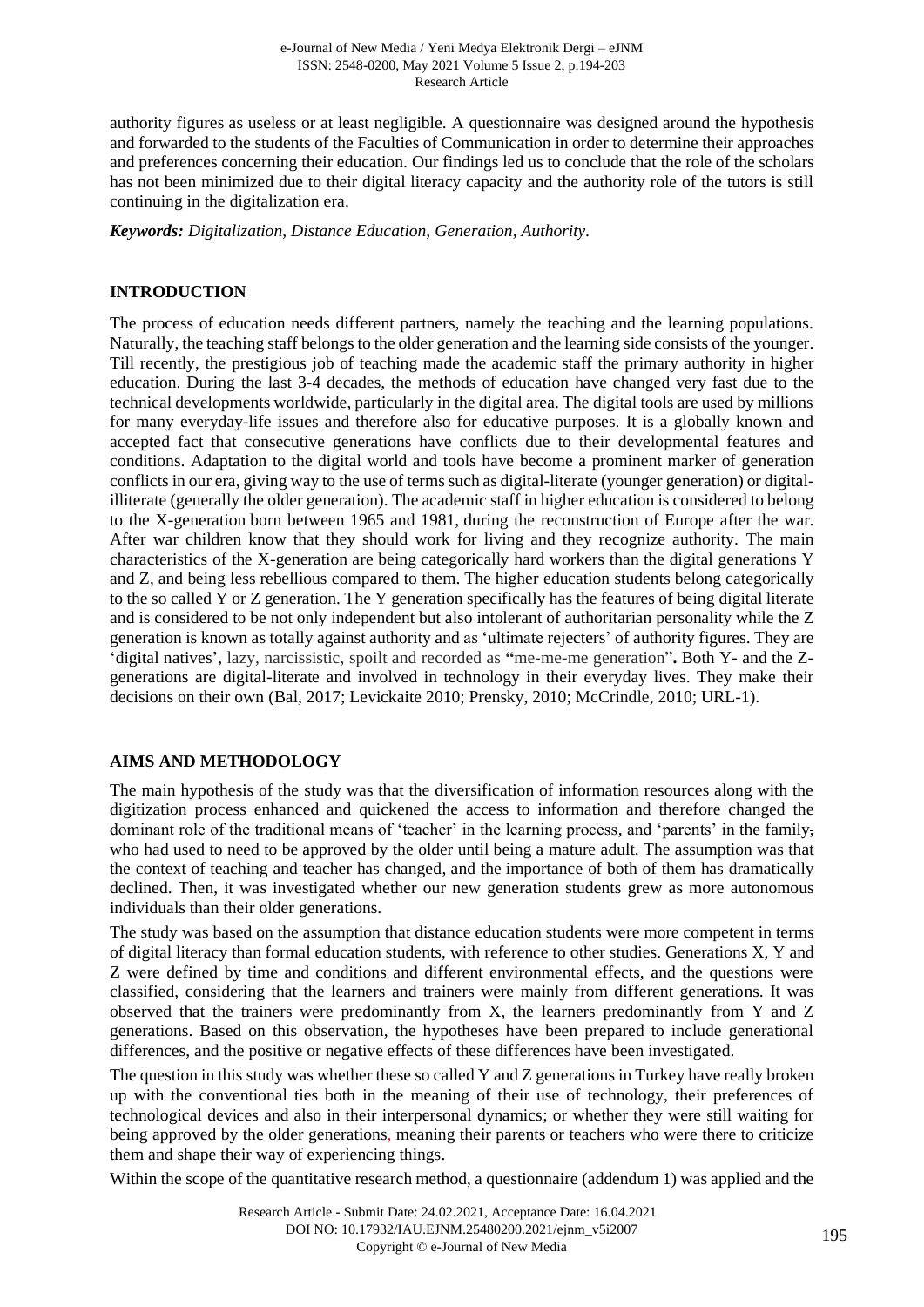reliability of the questions, structured with the descriptive statistics technique, was evaluated. An alternative correlation analysis method was used for evaluating the answers when the 5-step Likert Scale could not be used. Reliability analysis measured the consistency of the ordinal responses to the questions prepared according to a predetermined scale type.

### **FINDINGS**

The 27 universities where the survey study was applied are shown in Table 1, and the department distribution of the participating students from all Faculties of Communication is shown in Table 2. Gender ratios and education types were designed in the survey to be close to each other, 52% as females and 48% males, 49% as distance education and 51% formal education. It should be assessed that the students represented one of the generations taken as a reference in our study.

|                           | Surveyed Universities                  |                                                                             |  |  |  |  |
|---------------------------|----------------------------------------|-----------------------------------------------------------------------------|--|--|--|--|
| Afyon Kocatepe University | Canakkale Onsekiz Mart<br>University   | Kocaeli University                                                          |  |  |  |  |
| Akdeniz University        | Cukurova University                    | Maltepe University                                                          |  |  |  |  |
| Amasya University         | Dicle University                       | Mersin University                                                           |  |  |  |  |
| Ankara University         | Erzincan University                    | Namik Kemal University                                                      |  |  |  |  |
| <b>Atatürk University</b> | İnönü University                       | <b>Plato Vocational Higher School</b>                                       |  |  |  |  |
| <b>Atılım University</b>  | İstanbul Aydın University              | Sakarya University                                                          |  |  |  |  |
| <b>Beykent University</b> | Istanbul University                    | Süleyman Demirel University                                                 |  |  |  |  |
| <b>Bingöl University</b>  | Kahramanmaraş Sütçü Imam<br>University | Trakya University                                                           |  |  |  |  |
| Celâl Bayar University    | Kırıkkale University                   | Zirve University (later named as<br>Gaziantep University July 15<br>Campus) |  |  |  |  |

**Table 1.** Participating universities in alphabetical order.

| Table 2. The distribution of total participants according to their departments. |
|---------------------------------------------------------------------------------|
|---------------------------------------------------------------------------------|

| Department                              | $\%$ |
|-----------------------------------------|------|
|                                         |      |
| <b>Public Relations and Advertising</b> | 40.2 |
| Radio, Television and Cinema            | 16.4 |
| Journalism                              | 12.6 |
| <b>Public Relations</b>                 | 8.4  |
| Press and Publishing                    | 6.2  |
| Digital Media                           | 4.3  |
| Advertising                             | 4.2  |
| Communication Design and Management     | 4.2  |
| New Media                               | 3.1  |
| Visual Communication Design             | 0.4  |
| Total                                   | 100  |

Students were asked if they communicated with their instructors outside the class hours during their study periods. A very high percentage (81.5%) of the formal education group and a nearly high percentage (71%) of the distance education group answered positively. Communicating directly with the instructor e v e n a side from the course hours is usual among formal education students but distance education students also showed a similar attitude with a considerable rate (Table 3). When it was not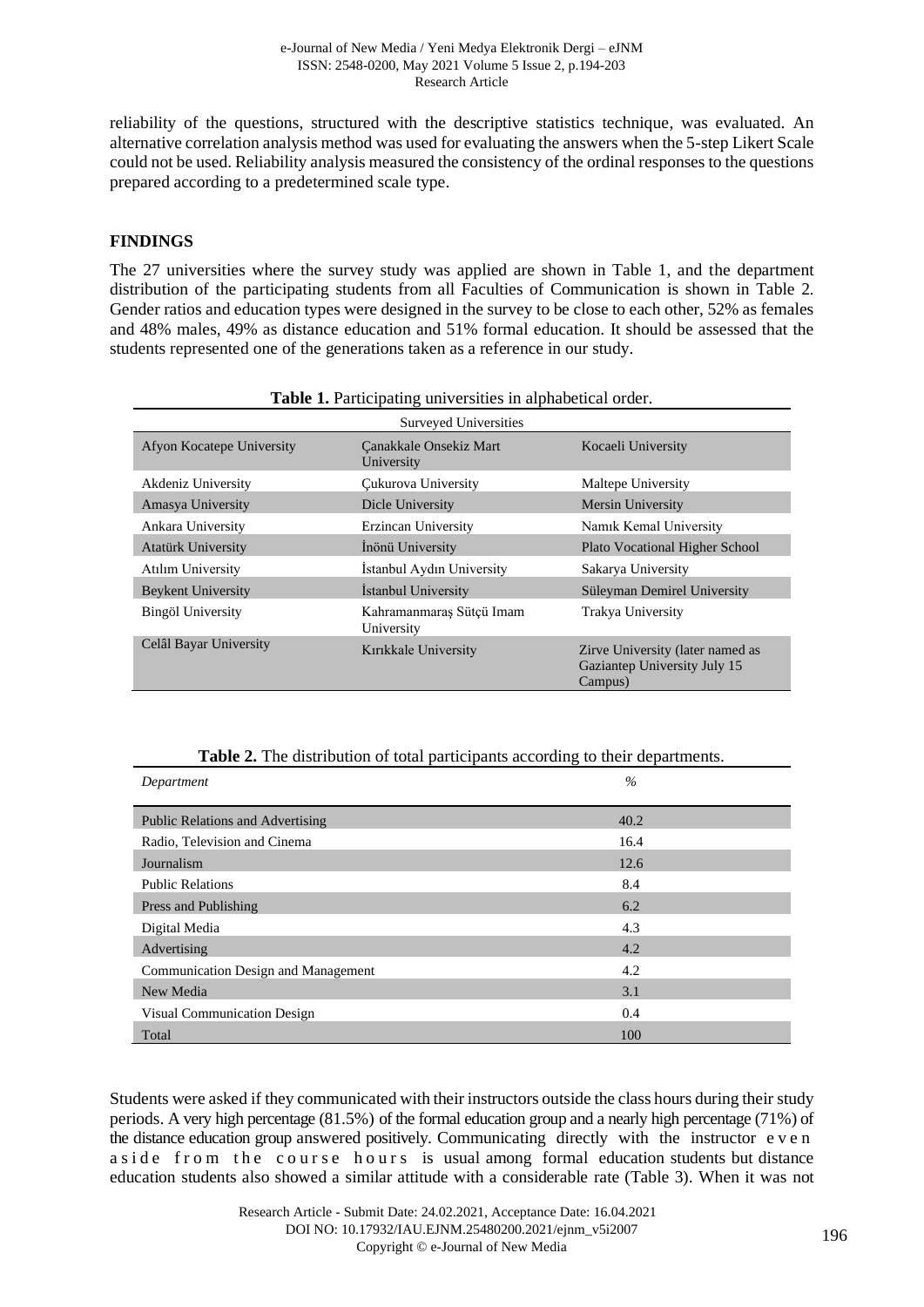#### e-Journal of New Media / Yeni Medya Elektronik Dergi – eJNM ISSN: 2548-0200, May 2021 Volume 5 Issue 2, p.194-203 Research Article

restricted with obligations or rules set by the school or the instructor, the most preferred way of communicating with the instructor outside the course time was still a face-to-face interview in the formal education group. E-mail was of the top preference for the distance education group but was followed in the second place by face-to-face interviews again. When the total of the students were evaluated, face to face interviewing was preferred as the first option with a rate of 27.1% as shown in Table 4. The expectations of the students from their instructors for more supportive contents are given in Table 5, showing that only 4.7% had a strict and 11.1% a general expectation from the instructor for more materials, and the rest was content with what was offered by the instructor. The distance learning students received the highest amount of support from video and audio content using YouTube in the first place and then Wikipedia. The same ranking was valid also among the formal education students (Table 6).

| student and the instructor outside the course hours. |                           |       |                         |          |        |          |  |
|------------------------------------------------------|---------------------------|-------|-------------------------|----------|--------|----------|--|
|                                                      | <b>Distance Education</b> |       | <b>Formal Education</b> |          | Total  |          |  |
|                                                      | <b>Students</b>           |       | <b>Students</b>         |          |        |          |  |
|                                                      | Number<br>% within        |       | Number                  | % within | Number | % within |  |
|                                                      |                           | group |                         | group    |        | total    |  |
| Yes                                                  | 265                       | 71    | 317                     | 81.5     | 582    | 76.4     |  |
| No                                                   | 108                       | 29    | 72                      | 18.5     | 180    | 23.6     |  |
| Total                                                | 373                       | 100   | 389                     | 100      | 762    | 100      |  |

| <b>Table 3:</b> Distribution of student responses regarding whether there is communication between the |  |
|--------------------------------------------------------------------------------------------------------|--|
| student and the instructor outside the course hours.                                                   |  |

### Table 4: Preferred tools for communicating with the instructor outside the course hours (students could choose more than one option).

|                           | Distance Education<br><b>Students</b> |                   | <b>Formal Education Students</b> |                       | Total                     |                             |
|---------------------------|---------------------------------------|-------------------|----------------------------------|-----------------------|---------------------------|-----------------------------|
|                           | Number of<br>responses                | % within<br>group | Number<br>of<br>responses        | % within<br>group     | Number<br>of<br>responses | % within<br>total responses |
| Face to face<br>interview | 230                                   | 25.4              | 299                              | 28.5                  | 529                       | 27.1                        |
| Phone                     | 137                                   | 15.2              | 146                              | 13.9                  | 283                       | 14.5                        |
| Email                     | 236                                   | 26.1              | 278                              | 26.5                  | 514                       | 26.3                        |
| Social networks           | 181                                   | 20                | 204                              | 19.4                  | 385                       | 19.7                        |
| WhatsApp                  | 96                                    | 10.6              | 99                               | 9.4                   | 195                       | 10                          |
| Voice chat tools          | 16                                    | 1.8               | 21                               | $\mathcal{D}_{\cdot}$ | 37                        | 1.9                         |
| All                       | 8                                     | 0.9               | 3                                | 0.3                   | 11                        | 0.5                         |
| Total                     | 904                                   | 100               | 1050                             | 100                   | 1954                      | 100                         |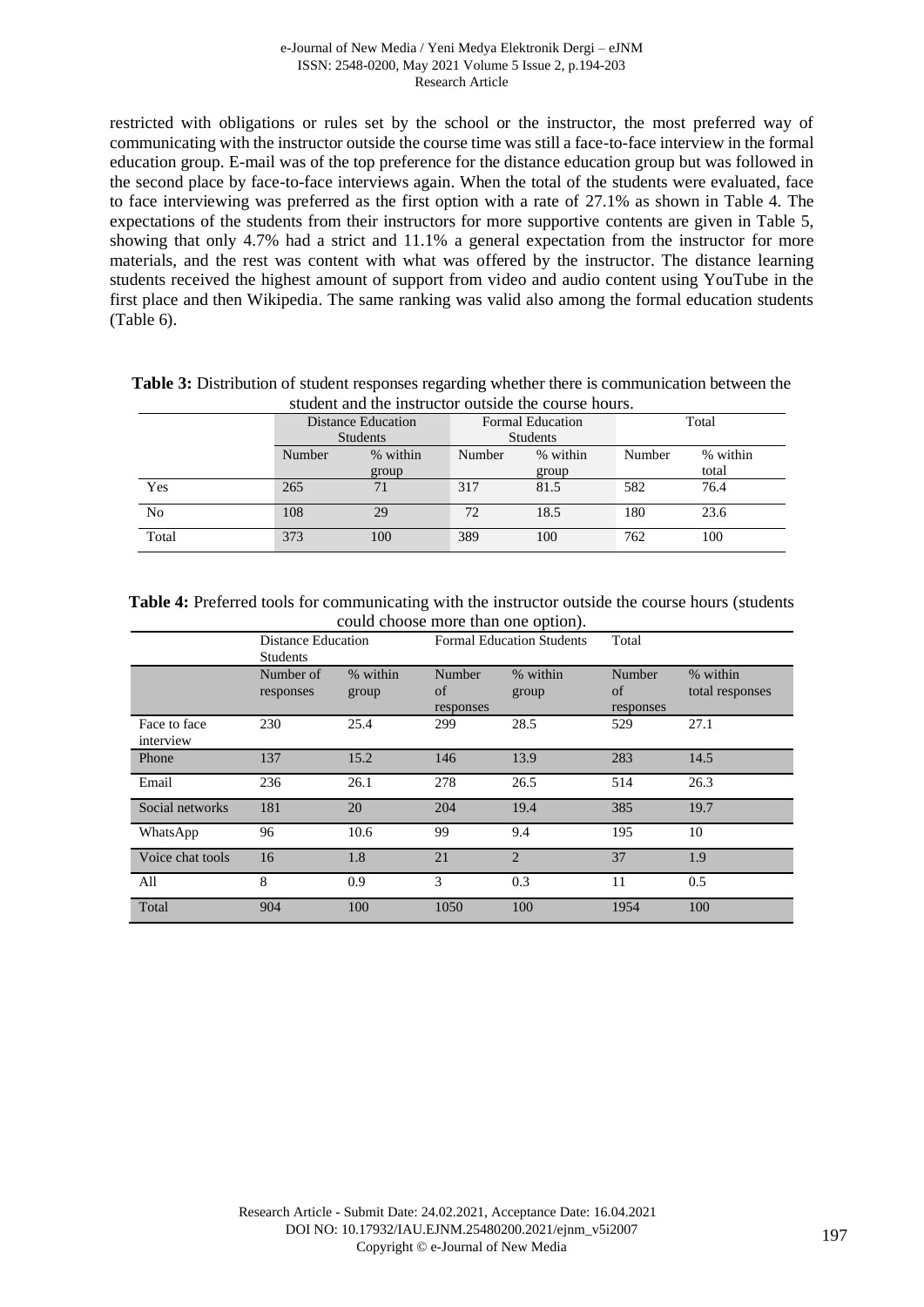#### e-Journal of New Media / Yeni Medya Elektronik Dergi – eJNM ISSN: 2548-0200, May 2021 Volume 5 Issue 2, p.194-203 Research Article

| to bupport the courses. |                                    |                   |                                  |                |        |                |  |
|-------------------------|------------------------------------|-------------------|----------------------------------|----------------|--------|----------------|--|
|                         | <b>Distance Education Students</b> |                   | <b>Formal Education students</b> |                | Total  |                |  |
|                         | Number                             | % within<br>group | Number                           | % within group | Number | % within total |  |
| Always                  | 24                                 | 6.4               | 12                               | 3.1            | 36     | 4.7            |  |
| Usually                 | 36                                 | 9.7               | 48                               | 12.3           | 84     | 11.1           |  |
| Sometimes               | 122                                | 32.7              | 113                              | 29             | 235    | 30.8           |  |
| Rarely                  | 105                                | 28.2              | 152                              | 39.1           | 257    | 33.7           |  |
| Never                   | 86                                 | 23                | 64                               | 16.5           | 150    | 19.7           |  |
| Total                   | 373                                | 100               | 389                              | 100            | 762    | 100            |  |

### **Table 5.** The frequency of needs of students for visual or audio content other than the instructors offer to support the courses.

**Table 6.** Student preferences for reaching contents to support their courses in case of need (students could choose more than one option).

|                    | <b>Distance Education</b><br><b>Students</b> |                   | Formal Education<br><b>Students</b> |                         | Total                    |                   |
|--------------------|----------------------------------------------|-------------------|-------------------------------------|-------------------------|--------------------------|-------------------|
|                    | Number of<br>preferences                     | % within<br>group | Number of<br>preferences            | % within<br>group       | Number of<br>preferences | % within<br>total |
| YouTube            | 323                                          | 50.8              | 332                                 | 53.9                    | 655                      | 52.3              |
| Wikipedia          | 181                                          | 28.5              | 189                                 | 30.7                    | 370                      | 29.6              |
| Podcasts           | 17                                           | 2.7               | $\overline{11}$                     | 1.8                     | 28                       | 2.1               |
| <i>i</i> TunesU    | 12                                           | 1.9               | 13                                  | 2.1                     | $\overline{25}$          | $\overline{2}$    |
| Moocs              | 16                                           | $2.5\,$           | 19                                  | $\overline{\mathbf{3}}$ | $\overline{35}$          | 2.8               |
| Academic articles  | 16                                           | 2.5               | $8\,$                               | 1.3                     | 24                       | 1.9               |
| Google             | $12\,$                                       | 1.9               | 12                                  | $\overline{c}$          | 24                       | 1.9               |
| Vimeo              | $20\,$                                       | 3.2               | 10                                  | 1.6                     | $\overline{30}$          | 2.4               |
| Adobe              | 14                                           | 2.2               | 6                                   | $\mathbf{1}$            | 20                       | 1.6               |
| Ponopto            | $\,8\,$                                      | 1.2               | 3                                   | 0.5                     | 11                       | 0.9               |
| investopedia       | $\overline{4}$                               | 0.6               | $\overline{3}$                      | 0.5                     | $\overline{7}$           | 0.6               |
| Facebook / Twitter | $\overline{4}$                               | 0.6               | $\overline{3}$                      | 0.5                     | $\overline{7}$           | 0.6               |
| <b>EBSCO</b>       | $\overline{7}$                               | 1.1               | $\overline{3}$                      | 0.5                     | 10                       | $\overline{0.8}$  |
| Wiley              | $\overline{2}$                               | 0.3               | $\overline{4}$                      | 0.6                     | $\overline{6}$           | 0.5               |
| Total              | 636                                          | 100               | 616                                 | 100                     | 1252                     | 100               |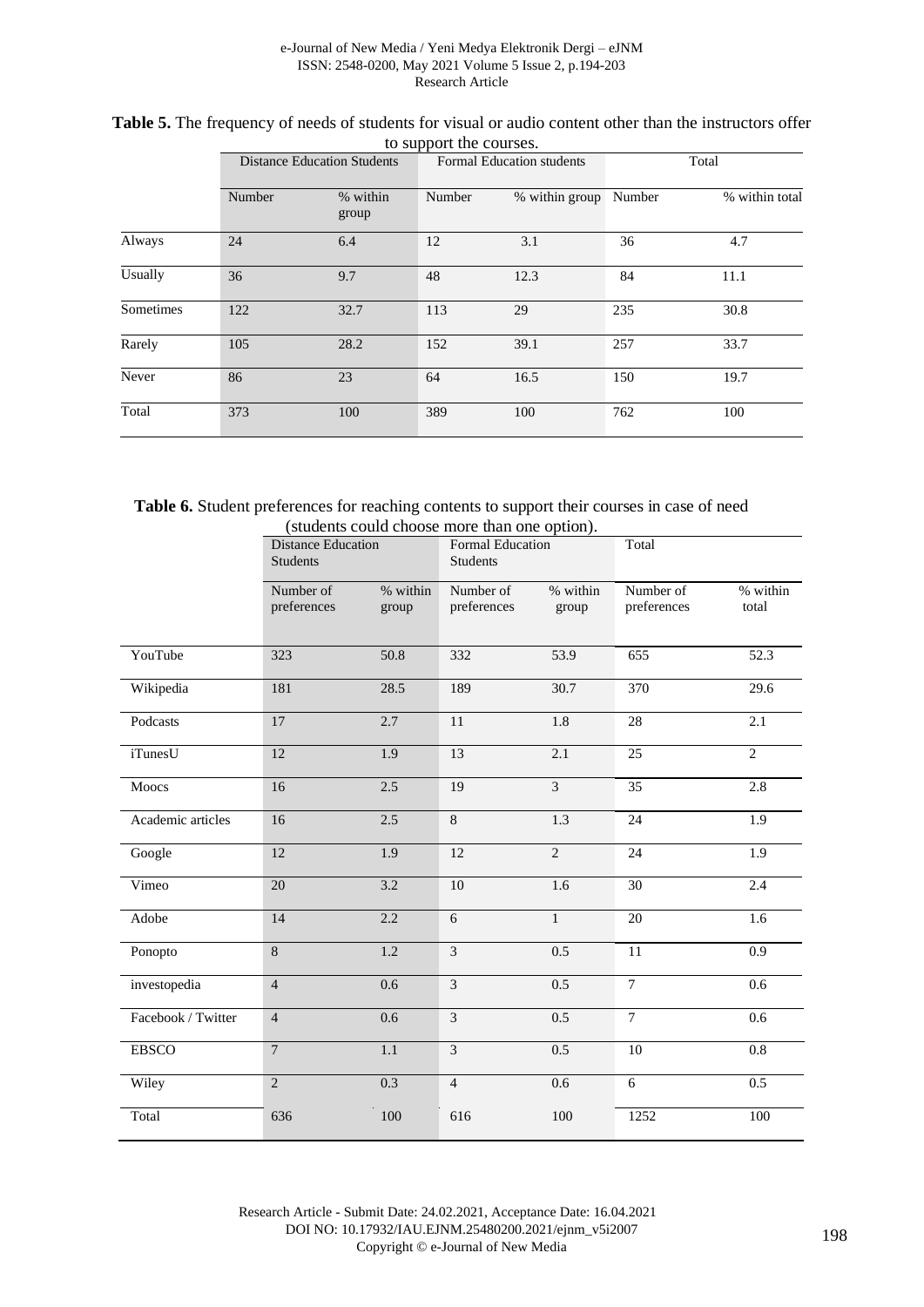# **THE EDUCATOR IN THE CONTEXT OF AUTHORITY**

Authority is a kind of a relationship reminding us of a cognitive bridge between the student and the educator. On the process of learning students should follow steps on this cognitive bridge. The steps taken by the students and the process organized by the educator should be considered as a cognitive process of learning enabled by the figure of authority which is the educator as the mediator of the learning process.

According to Andrea Phillips and Meredith Park Rogers (2020), power plays a role in any mentormentee relationship in education. The purpose of their self-study was to examine an internal conflict, the lead author was feeling about her credibility to teach pre-service ele-mentary teachers when she was similar in age to them and had no K-12 teaching experience. This complexity was especially apparent to Andrea Phillips as she strongly valued mutually-rewarding positive relationships with students, and felt those relationships challenged as she needed to show authority. They also gave findings from an earlier study of Rodriguez, Plax, and Kearney in 1996, to emphasize the mediating role of educator in the cognitive process of learning and point to the relationship between immediacy and learning– teachers who show immediacy in their relationships with students lead to students valuing the learning task at hand. This value for the learning itself brings about increases in their cognitive learning.





The survey on another study in in the United States, asked social science teachers in low and high minority schools to respond to the five-part question "How much actual control do you have in the classroom at this school over the following areas of your planning and teaching: selecting textbook and other materials; selecting content topics and skills to be taught; choosing which parts of the curriculum to emphasize in your instruction; selecting teaching techniques; evaluating and grading students?" .. This study defines the importance of teachers' instructional authority by these items that measure control over the selection of textbooks, content, curriculum, teaching techniques and evaluation of students. (Hong and Hamot; 2015: 225–241)

Veck studied the mediator role of educators and their relationship with their students paraphrasing Hannah Arendt's argumentations on the authority, participation and roles of them in the process of education in 2013. Arendt (1993) took students as young adults in an established world, who require the protection and guidance of an older generation for their future survival (Veck, 2013: 36–41).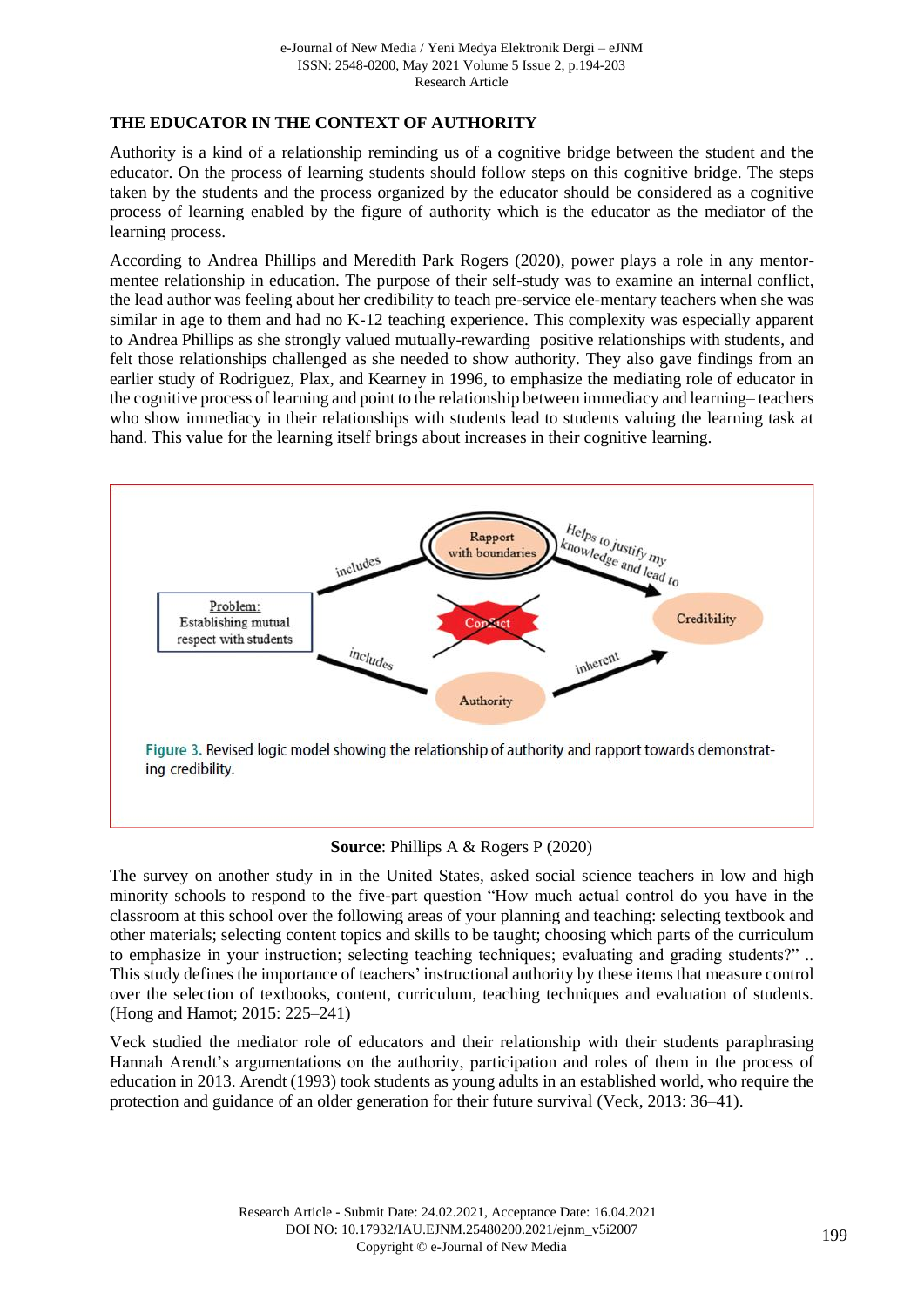# **CONCLUSION**

Within the scope of this study, nationwide sampling and evaluation of formal and distance education students in faculties of communication in Turkey were surveyed. Our assumption was that the students of Y and Z generations have higthek accordingly to observe if the current ease of access to information has changed the traditional dominant role and authority of the instructors. It has been assumed that their counseling position would have declined already but in accordance with the results of this study, this point seemed as a matter of discussion.

Face to face relationship with the instructor was still the most preferred communication method in the formal education and the second preference within the distance education group. However, within the distance education group during the survey, it was implied by some respondents that e-mailing was the preferred method dictated by their instructor who set the rules of communication between them, and this may surely have affected the e-mail preference to be in the first place for them although face to face interviews followed in the second place. Therefore, we can easily conclude that face to face relationship was found as important as it was in the earlier times for the whole student body, and that the students did not give up the authority of the instructor altogether, still giving importance to the face to face consultancy.

It is revealed that the students have a commitment to get approval from authority figures and that this has turned into an uninterrupted need. It is obvious that the family approval is a need for children and adolescents, but it has been reflected to the higher education process as a need of approval from the instructors not only for educative purposes but as a kind of permanent digital or even face to face connection need. This seems as a parallel reflection of the 'helicopter parenting' (Gardner & Davis, 2014) concept. In this context where counseling is uninterrupted, the issue around the concept of helicopter parenthood can be reflected to the educational parenting as the recent process of students being bounded to their tutors, and should be discussed. The digital devices enabling the uninterrupted communication facilitate communication skills but the dependency on a permanent approval may be hindering them, on the other hand, from being an autonomous and independent adult.

While making his conceptualization, Prensky (2001) underlined the differences between the "digital natives" born into the digitization era and "digital immigrants" who have encountered with the digital world later in their adult ages (Bal, 2017). Our assumption that the Y and Z generations are more digitally literate implied that the individuals who grew up in the digitalization process have grown up as more autonomous and independent individuals. According to the findings of this study, however, the students seemed to become more and more dependent on an endless approval under the name of counseling. During digital multi-screen era, by default, they sustain to make their own decisions when there is any motivation coming from outside. Counselors, educators and tutors are in a position to motivate and push them to move forward since this is the expectation of the students. The older generations are in the position to decide, more than teach and advise. According to the general perception, this position seems to be authoritative as well. As a result of multiscreen widespread use of digital tools, enabling the permanent and 'everywhere/everytime' communication, recent generations tended to develop a kind of dependency and a never-ending sense of need to obtain approval. It seems that the younger generations are in a kind of an immediate neediness for 'continuous acknowledgment' similar to that of Castells' (1996, 2005) conceptualization about the need for 'continuous networking'. This kind of networking with the older generations can be defined as helicoptering, helicopter parenting for being a counselor instead of being a regular mother or father; and within the perception of this thesis, it can also be defined as being helicopter tutors instead of being regular teachers, professors, or counselors.

The role of the educators has not been minimized according to the generation differences and rates of digitization, or is not dependent on digital literacy capabilities of the different generations. Therefore, we can observe the importance and the "authority role" of the tutors as still continuing in the digitization era and digital natives are not more autonomous and independent than their digital immigrant parents and teachers.

As Veck refers Arendt's view that any educator who stands before the young in full appreciation of the fact of natality, of the newness of the young in an established world, holds firm to a ground that is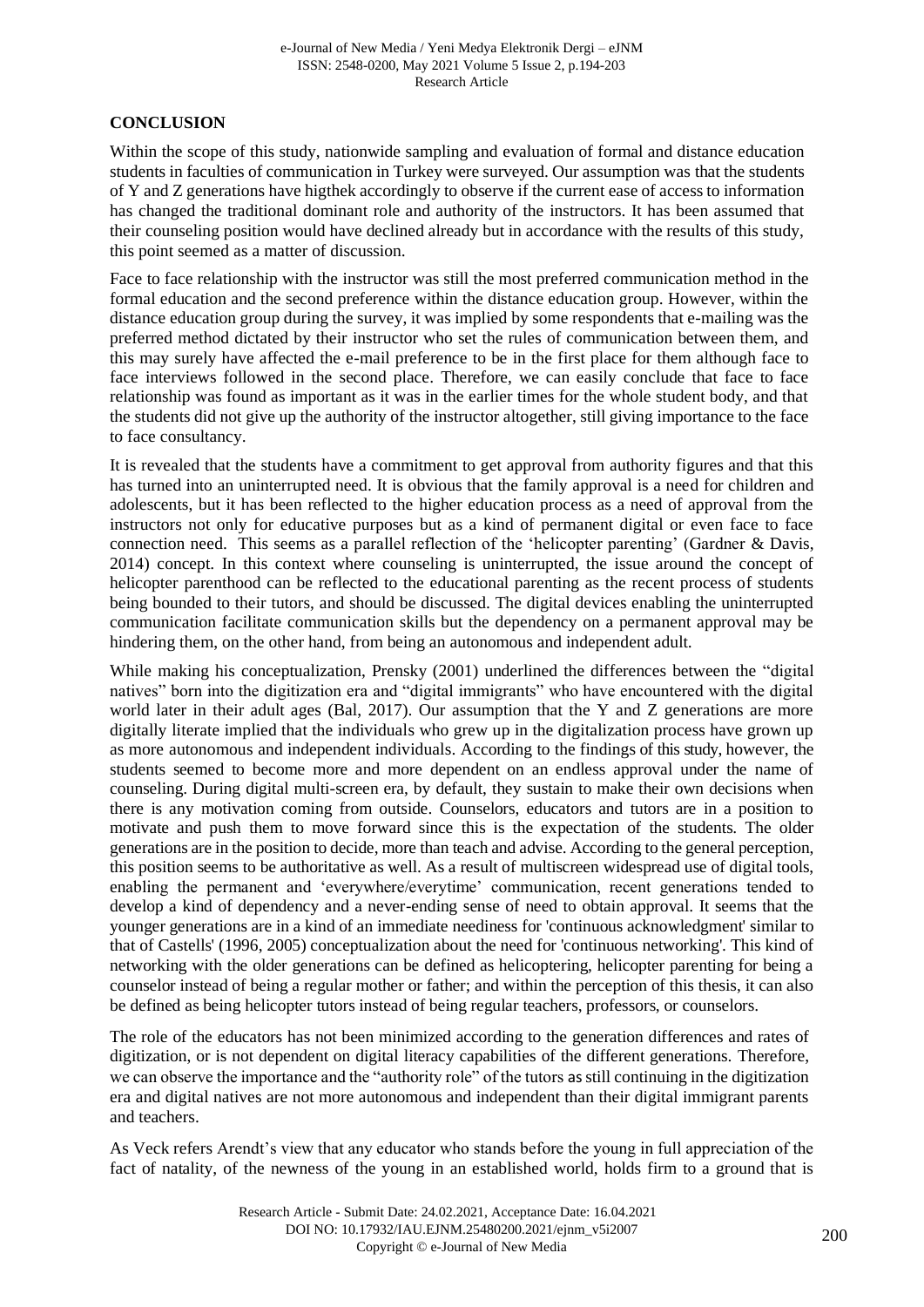between these young people, who require the protection and guidance of an older generation, and the world, which owes its future survival to them (2013). According to her, educators are able to appear to the young as "representatives of a world" for which they are responsible. She says that authority is the responsibility of the educators; authority to educate the young, an authority she carefully distinguishes from the qualification of a teacher, which 'consists in knowing the world and being able to instruct others about it' (Arendt, 1993, p. 189). In other words, Arendt's concept of the educator is more inclusive than her concept of the teacher: the educator addresses the young, not merely as a specialist in a particular subject, but as a representative of the world itself. However, when the adults, the young look to for guidance, simply turn their backs on their responsibility for the world, the authority of the educator disappears and the potential of young people to renew the world crumbles. Arendt (1993), in an essay first published in 1958, claims that this conflict is a 'crisis' in education (Veck, 2013: 41-48).

We can conclude, that the role of the educators cannot be minimized even in the digitization era and even if there are more fatal differences between the generations, with the help of the literacy rates of digitization, it is not dependent on only digital literacy or differences between generations. The role of the educators should come from their 'authority role' leading their students to be more 'autonomous' and 'independent' than themselves, their digital immigrant parents and even their teachers.

# **REFERENCES**

Arendt, H. (1993). *The crisis in education. In Between past and future: Eight exercises in political thought (pp. 173–196).* New York: Viking Press.

Bal, ZE. (2017). *Yükseköğrenimde Dijitalleşmenin Uzaktan Öğrenime Etkileri*. İstanbul: İstanbul Üniversitesi Sosyal Bilimler Enstitüsü Doktora Tezi.

Castells, M. (1996). *The Rise of the Network Society, The Information Age: Economy, Society and Culture Vol. I*. Cambridge, MA; Oxford, UK: Blackwell.

Castells, M. (2005*). Enformasyon Çağı: Ekonomi, Toplum ve Kültür. Cilt 1: Ağ Toplumunun Yükselişi.*  İstanbul: İstanbul Bilgi Üniversitesi Yayınları.

Gardner, H., Davis, K. (2014). *APP Kuşağı & Dijital Dünyada Kimlik, Mahremiyet ve Hayal Gücü.* İstanbul: Optimist Yayınları.

Hong H, Hamot G. E. (2015) *"The associations of teacher professional characteristics school Environmental factors and state testing policy on social studies educators' instructional authority*", The Journal of Social Studies Research 39; 225–241, Elsevier Inc. DOI: 10.1016/j.jssr.2015.06.009

Levickaite, R. (2010). *Generations X, Y, Z: How Social Networks Form the Concept of the World Without Borders (The Case Of Lithuania).* Limes Cultural Regionalistics 3(2):170-183

McCrindle M. (2010). *Generations Defined*. Ethos; 18(1):8-13.

Moore, M.G. (1993). *Theory of transactional distance.* In D. Keegan (Ed.), Theoretical Principles Of Distance Education. London: Routledge. (pp. 22-38).

Moore, M.G. (1994). *Autonomy and Interdependence*. The American Journal of Distance Education, 8(2):1-5.

Phillips A & Rogers M P (2020*) "Examining the Tensions between Rapport with Pre-Service Teachers and Authority in Becoming a Teacher Educator, Studying Teacher Education"*, 16:3, 265-285, DOI: 10.1080/17425964.2020.1798753

Prensky, M. (2001). *Digital Natives, Digital Immigrants*. On the Horizon; 9(5):1-6.

Zemke, R., and others. (2013). *Generations at Work: Managing the Clash Of Boomers, Gen Xers, and Gen Yers in the Workplace, 2nd Ed*. New York: American Management Association, USA.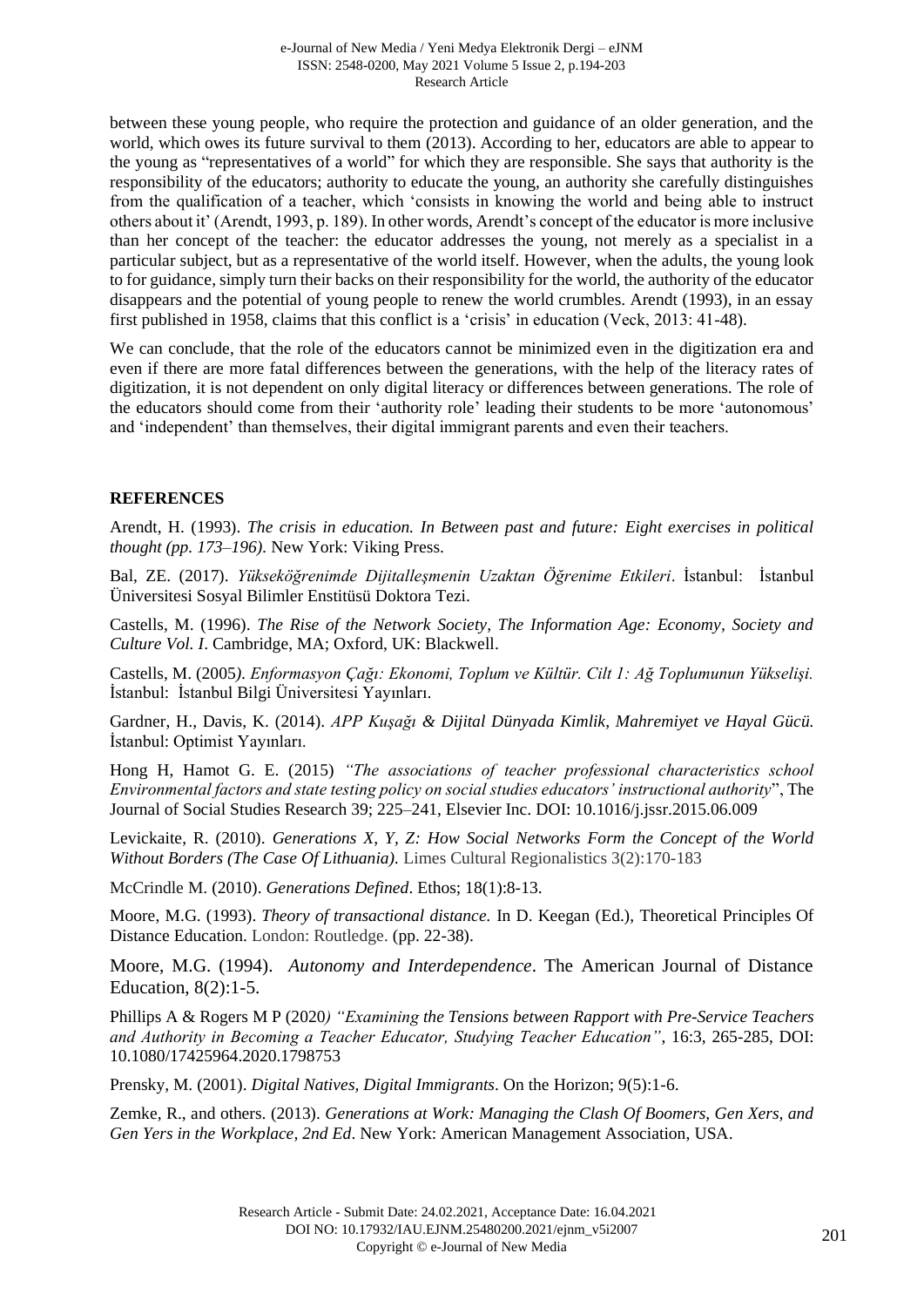Veck. W 2013 *Participation in Education as an Invitation to Become towards the World: Hannah Arendt on the Authority, Thoughtfulness and İmagination of the Educator,* Educational Philosophy and Theory, 2013; Vol. 45, No. 1, 36–48, http://dx.doi.org/10.1080/00131857.2012.713310

# **ELECTRONIC SOURCES**

URL-1 *[http://www.acikbilim.com/2013/09/dosyalar/nesiller-ayriliyor-x-y-ve-z-nesilleri.html.](http://www.acikbilim.com/2013/09/dosyalar/nesiller-ayriliyor-x-y-ve-z-nesilleri.html)* Date of Access: 20.01.2021

### **(Addendum 1)** *\*Survey questions*

1) Your department / program?

2) Your class?

3) Your gender?

4) Your age?

5) Do you have a job?

6) How would you prefer the course contents to be presented?

7) State your opinion on the presentation of applied courses.

8) State your opinion on the presentation of the theoretical courses.

9) What are your expectations from digital instruments for your learning?

10) What is your opinion on the role of the instructor for your learning acquisitions?

11) Do you find sufficient the materials provided by the instructor to support the course contents?

12) Other than contents provided by the instructor, do you follow voice or video chat on the internet to support your lessons?

13) Other than contents provided by the instructor, which voice or video do you follow on the internet to support your lessons?

14) Do you communicate with the instructor except the class hours?

15) By which tools do you communicate with the instructor outside the course hours?

16) Which tools do you use to communicate with your classmates?

17) Which is most suitable for your access to information: first consult the instructor, or printed sources, or classmates; or apply to the internet?

18) What supportive tools do you need the most in practical lessons?

19) Which supporting tools do you need the most in theoretical lessons?

20) Which of the following suits you the best when making a decision about your education: decide yourself, or decide by consulting your parents or classmates or instructor?

21) What kind of resources did you use while preparing for the central university entrance exam?

22) Who investigated information about the university and department you applied for?

23) Which sources did you refer to, to decide about the department and university you applied for?